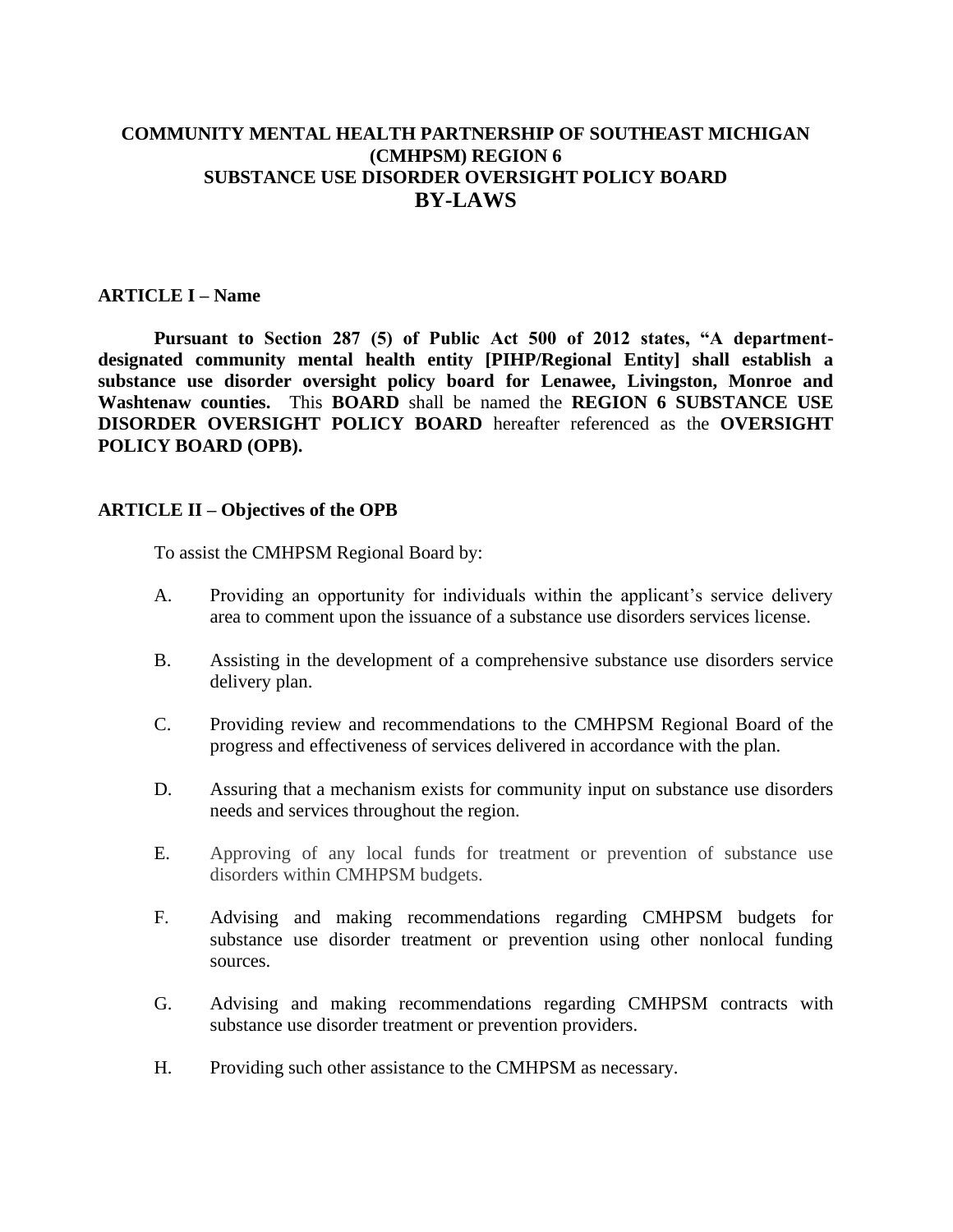#### **ARTICLE III – Membership of the OPB**

- A. The OPB shall be made up of a maximum of SIXTEEN (16) representatives, four (4) appointed from each member county.
	- 1. Two (2) representatives from each county shall be appointed by their respective County Board of Commissioners.
	- 2. Two (2) representatives from each county shall be appointed by the CMHPSM Regional Board with recommendations from each respective Community Mental Health Board.
	- 3. Each county must have at least one member representing the recovery community, or a person with lived experience.
	- 4. Employees of agencies contracted to the CMHPSM shall not be members of the OPB.
	- 5. Appointed members / community representatives shall reside within the county represented.
- B. Length of Full Term:
	- 1. Oversight Policy Board member terms shall last for three years when serving a full term.
	- 2. Full terms shall be staggered to ensure that no more than one-third of OPB members turn over each year.
	- 3. All reappointments to full terms shall last for three years.
- C. Vacancies during Term of Office:
	- 1. All vacancies shall be filled by the respective appointing bodies.
	- 2. All vacancies shall be filled only until expiration of the term.
- D. Attendance:
	- 1. Meeting attendance may be face to face or through electronic participation via phone or video conference as provided in Article IV(F).
	- 2. Conference call participation must be arranged prior to the meeting.
	- 3. An OPB member may be removed for lack of attendance. It is expected that members miss no more than three meetings per year in a twelve-month period, and no more than three consecutive meetings.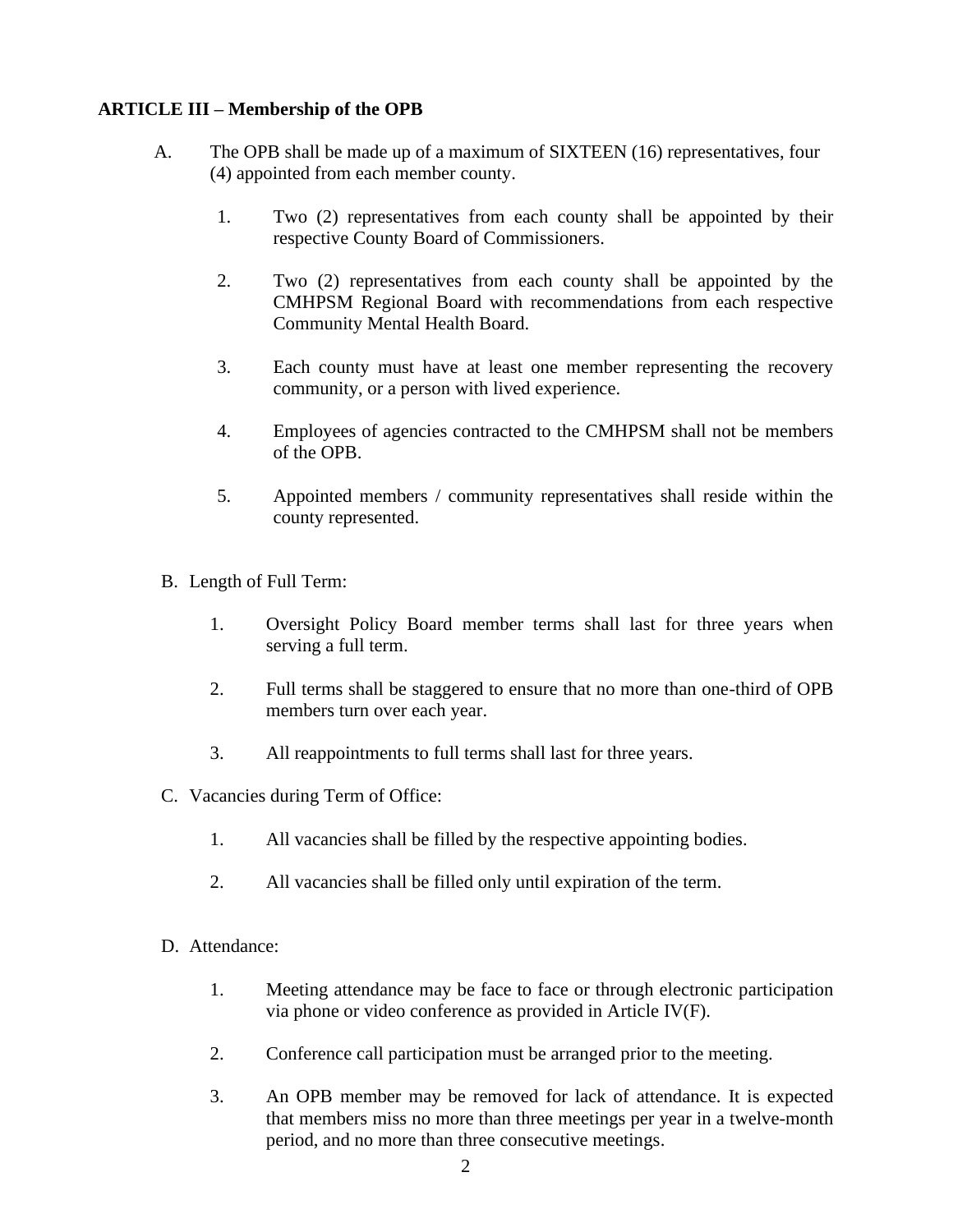- 4. In the absence of a written resignation, three (3) consecutive absences from regularly scheduled meetings or four (4) absences within a twelve (12) month period would require a removal review by the OPB.
- E. Removal and Resignation:
	- 1. A member must resign in writing to the appointing body and to the CMHPSM Board.
	- 2. Removal reviews related to attendance, conduct or any other matters would be initiated and facilitated by the Chairperson and would be conducted at an OPB meeting.
	- 3. A vote of three-fourths (3/4) of the OPB in attendance at the meeting during the removal review is required for recommendation of removal to the respective appointing board of that member.
	- 4. After an OPB member is removed, an appointment of a new member shall be made by the respective appointing board.

#### **ARTICLE IV – Meetings**

- A. Regular meetings shall be scheduled at least six times per year, and meet at minimum once each quarter every year. All meetings will be held at CMHPSM offices unless otherwise notified in compliance with the Open Meetings Act.
- B. Written and/or electronic notification and agenda shall be made at least one week in advance of all regularly scheduled meetings.
- C. Special meetings may be called by the Chairperson or Acting Chairperson of the OPB or by four (4) members of the OPB.
- D. OPB members must receive prior notification, in writing and/or electronically, of special meetings, pursuant to the Open Meetings Act.
- E. When the OPB has full membership, a quorum is achieved when eight (8) active members are present at a meeting, with at minimum one (1) representative from each county.
	- 1. In the case of a less than full membership, 50% of the active members present at a meeting, with one (1) representative from each county will constitute a quorum.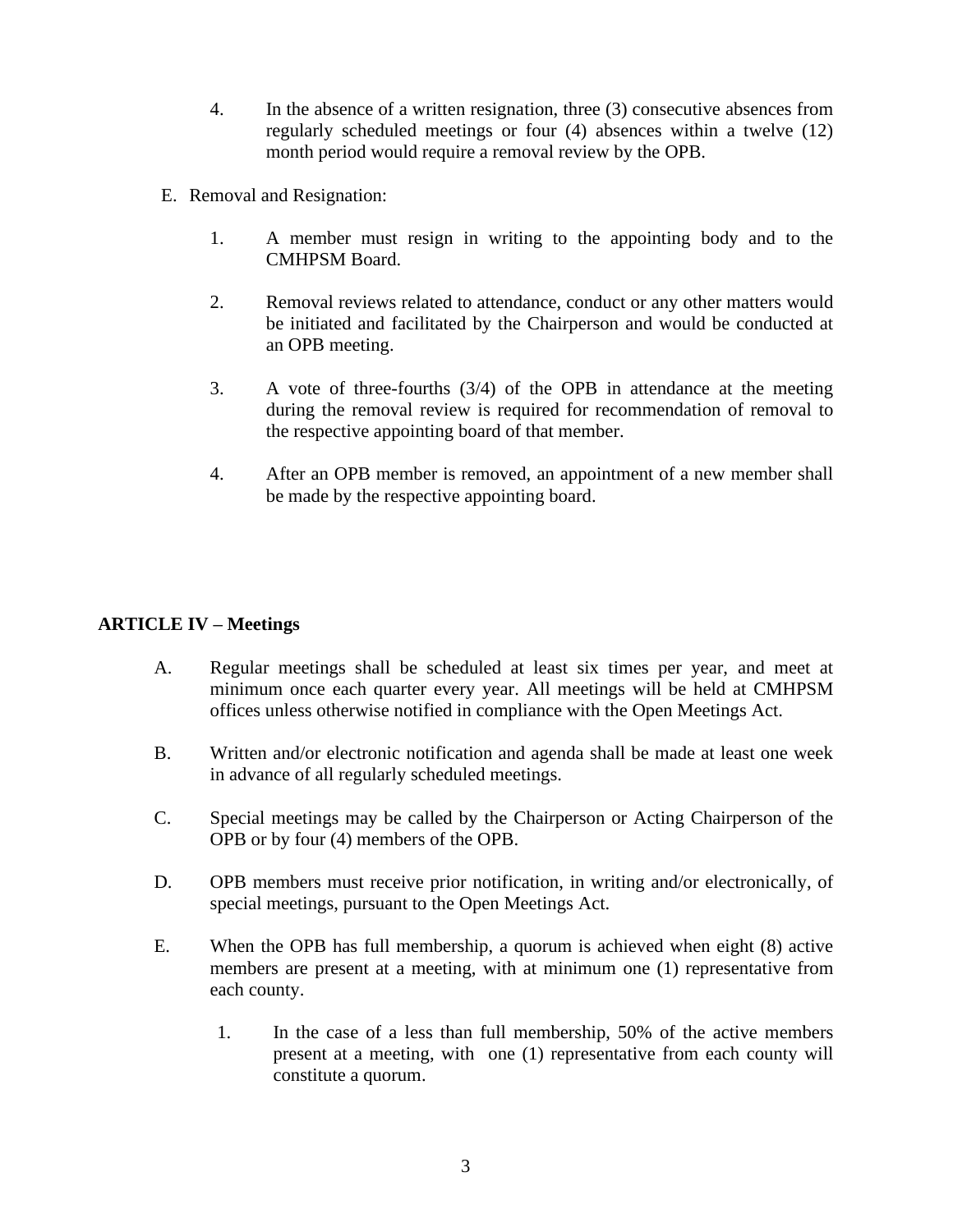- 2. Pursuant to Public Act 228 of 2020, the OPB may hold wholly or partially electronic meetings by telephonic or video conferencing while in compliance with the requirements stated within the Open Meetings Act.
- F. OPB members shall be entitled to one vote each. If a member abstains, a reason shall be stated to be reflected in the meeting minutes.
- G. Motions shall be passed by a majority vote of those present in person AND via Electronic methods/Telephone when allowable per the Open Meetings Act.
- H. All regular and special meetings are open to the public, pursuant to the Open Meetings Act. Minutes will be made available.

## **ARTICLE V - Conflict Of Interest Policy**. **And Compliance with Laws**

- A. The OBP shall adhere to the CMHPSM conflict of interest policy which shall require, among other things, the disclosure to the full board any actual or potential conflicts of interest by any board members. All board members will annually disclose any conflicts of interest while serving on the board per the CMHPSM policy.
- B. Employees of agencies contracted to the CMHPSM shall not be members of the OPB.
- C. OPB members shall fully comply with all applicable laws, regulations and rules applicable to its operation.

## **ARTICLE VI – Officers**

- A. The Chairperson, Vice-Chairperson, and Secretary shall be elected by the OPB. Elections shall be held annually in October. The CMHPSM CFO will act as Treasurer for the OPB if needed.
- B. Duties and Responsibilities:
	- 1. The Chairperson shall:
		- a. Call meetings.
		- b. Preside over meetings.
		- c. Appoint special committees as deemed necessary.
		- d. Serve ex-officio on all committees with the right to vote.
		- e. Make appointments as necessary.
		- f. Ensure compliance to the by-laws
	- 2. The Vice-Chairperson shall, in the absence of the Chairperson, assume the duties of the Chairperson.
	- 3. The Secretary shall:
		- a) Assure that minutes are kept and distributed
		- b) Keep attendance of members at meetings.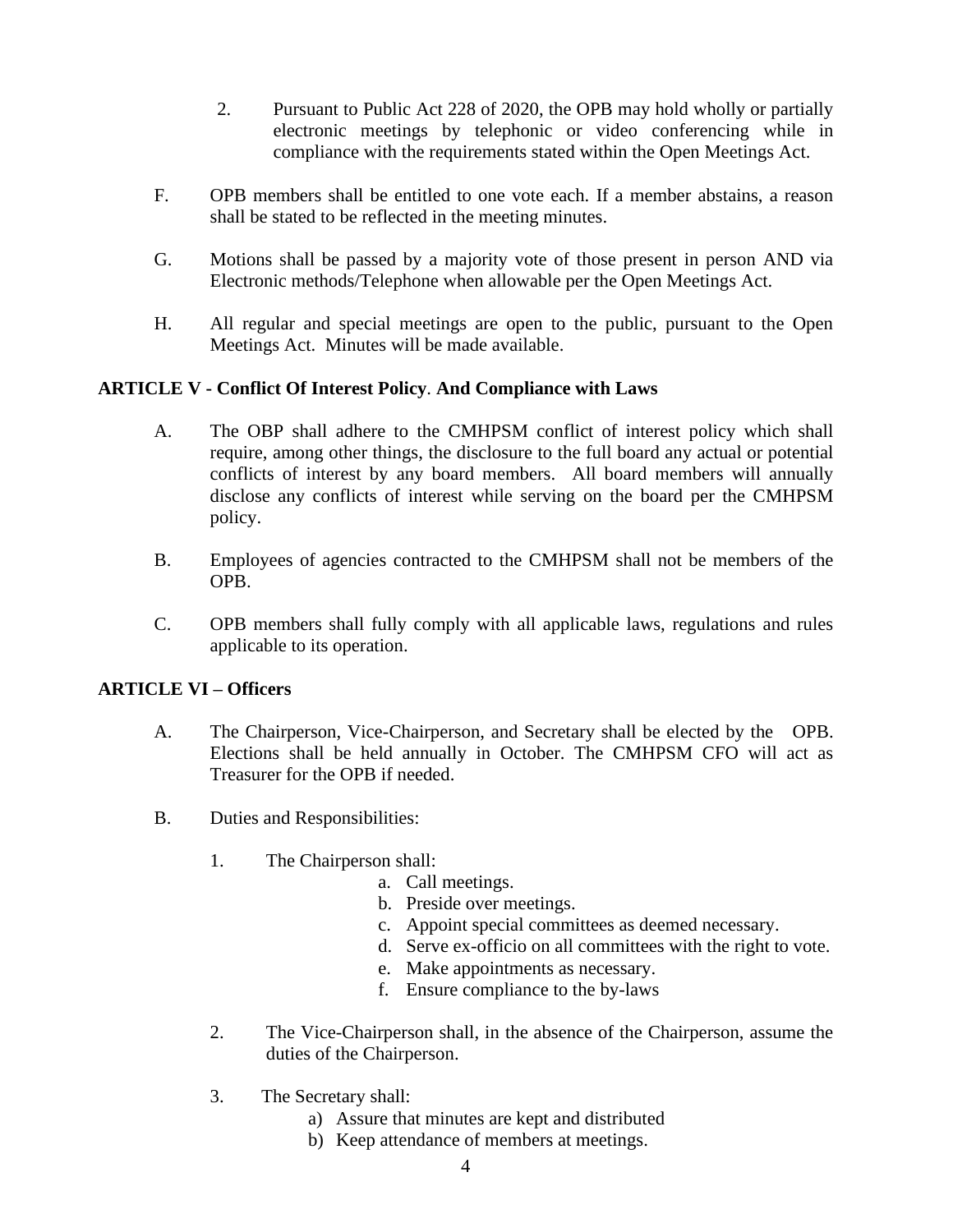- c) Assume the responsibilities and duties of the Chairperson in the absences of the Chairperson and Vice-Chairperson
- 1. Only one individual appointed by each county may serve as an officer. The OPB officers shall serve one-year terms or serve until such time as their successors are duly elected. Officers shall not serve more than 3 consecutive terms. To ensure that the Chairpersonship rotates, upon the completion of a third term serving as Chairperson, a new Chairperson shall be an individual affiliated with another county.
- 2. In the event of the death, resignation, removal, or other inability to serve of any officer, the Board shall elect a successor who shall serve until the expiration of the normal term of such officer or until his or her successor has been elected.

## **ARTICLE VII – Amendments**

- A. The By-laws changes may be proposed by a majority vote of the total membership of the OPB with a quorum present which includes at least one (1) member from each county, provided that such notice of proposed amendments is made available in writing and/or electronically to members at least two weeks in advance.
- B. Amendments shall not become effective until they have been reviewed and approved by the governing board of the Community Mental Health Partnership of Southeast Michigan.
- C. Notification of By-law amendments shall be sent to the Board of Commissioners in each county.

## **ARTICLE VIII – COMMTTEES**

- A. The Board may establish and define the responsibilities of such committees from time to time as it shall deem appropriate to fulfill the purposes set forth in Article II. The Chairperson shall, in consultation with the Board, select the membership of any committee formed.
- B. Committee membership may include individuals other than OPB Members, but each Committee must have a least one OPB member appointed to it.
- C. When a committee meeting meets the standards of an "open meeting" as prescribed within Michigan's Open Meetings Act, all Open Meetings Act requirements must be followed.